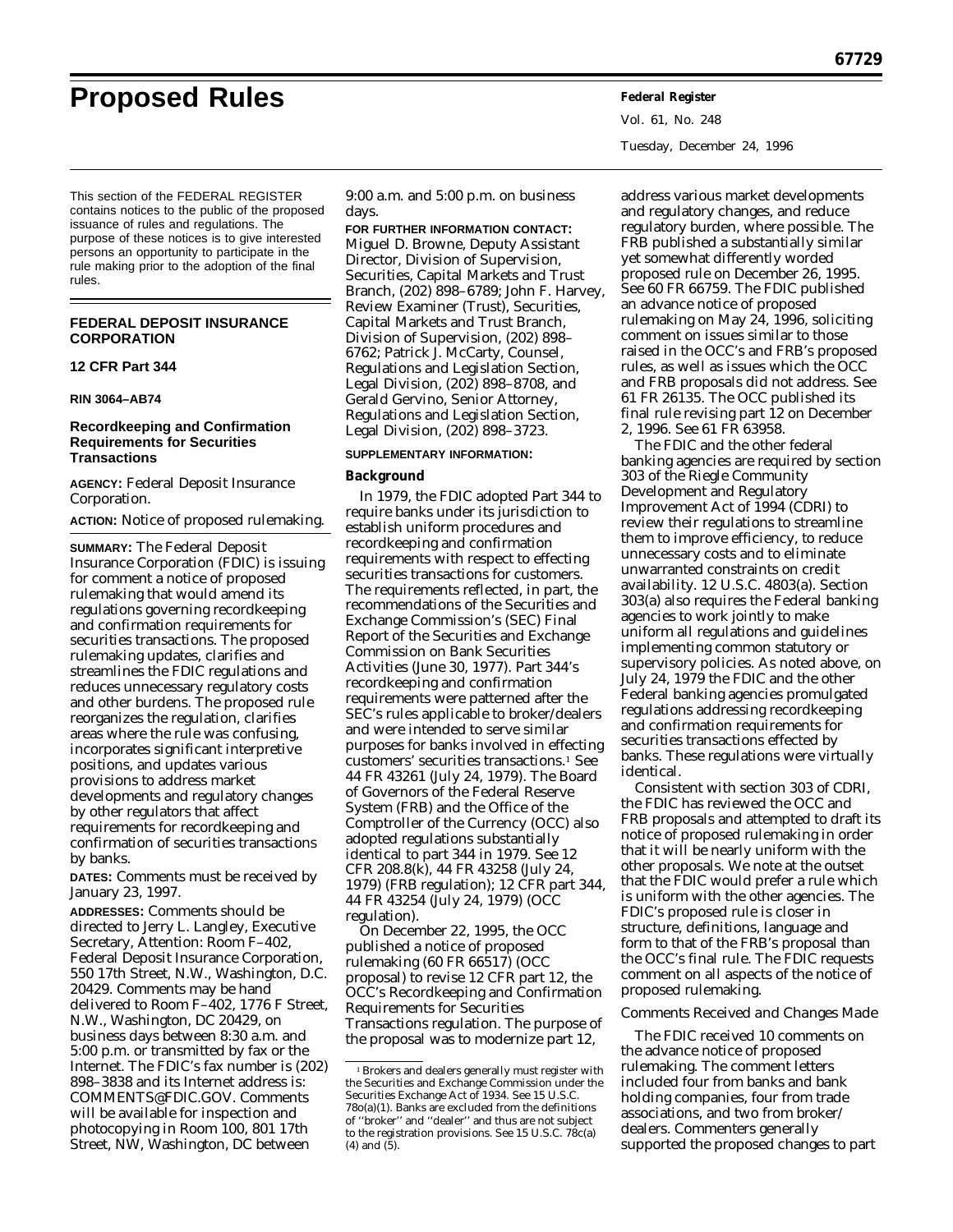344, but several commenters requested changes. One commenter stated that it was imperative that the Federal banking agencies work together to issue identical regulations governing securities confirmation and recordkeeping requirements. The FDIC has carefully considered each of the comments and has made several changes in response to the comments received.

Overall, the notice of proposed rulemaking adopts many of the changes to part 344 which were identified in the ANPR. The section-by-section discussion in the preamble identifies substantive changes made to certain sections of the existing rule.

#### **Section-by-Section Discussion**

### *Purpose and Scope (§ 344.1)*

The notice of proposed rulemaking makes some very minor language changes to the ''Purpose'' part of § 344.1 to clarify which banks are subject to the jurisdiction of the FDIC.

The ''Scope'' part of § 344.1 has also been revised and reorganized to clarify the types of securities transactions which are generally subject to the regulation. Generally, any state nonmember insured bank effecting a securities transaction for a customer is subject to the requirements of part 344, unless the transaction specifically is exempted.

### *Exceptions (§ 344.2)*

The notice of proposed rulemaking relocates and expands the ''Exceptions'' section of part 344 from the end of the regulation to near the beginning so that it will be clearer as to what types of transactions are not subject to the regulation. The proposal provides in paragraph (a) five exceptions for: (1) Banks conducting a small number of securities transactions; (2) certain government securities transactions; (3) certain municipal securities transactions; (4) securities transactions conducted by a foreign branch of a bank; and (5) certain securities transactions with a broker/dealer. The notice of proposed rulemaking also clarifies that even though these types of transactions are excepted from compliance with all or certain sections of part 344, the FDIC expects a bank conducting securities transactions for its customers to maintain effective systems of records and controls to ensure safe and sound operations.

The FDIC is including in the notice of proposed rulemaking a new exception (5) for certain securities transactions effected through broker/dealers. The FDIC requested comment in the ANPR on whether part 344 ought to apply to

securities transactions effected by broker/dealers who have entered into ''networking arrangements'' with banks. Most commenters believe that the FDIC's recordkeeping and confirmation requirements should not apply to these type of bank operations with a registered broker/dealer. Registered broker/dealers are already subject to the SEC's recordkeeping and confirmation rules and are required to provide their customers with confirmations similar to those which banks must provide their customers under part 344.2 The FDIC has determined that part 344 should not generally apply to securities transactions effected by these registered broker/dealers where the bank customer has in fact knowingly become a customer of the broker/dealer. Language has been added to  $\S 344.2(a)(5)$  to establish a two-part test. In order for the exception to apply: (A) The broker/ dealer must be fully disclosed to the customer and (B) the customer must have a direct contractual agreement, e.g. a signed account agreement, with the broker/dealer. The FDIC believes it is very important that the customer understand that they are dealing with a broker/dealer and not the bank. Banks which enter into networking arrangements with broker/dealers and who do not want those securities transactions to be subject to Part 344 should take adequate steps to make sure that the two-part test is being observed. Full disclosure by the broker/dealer to the bank customers is consistent with the Interagency Statement on Retail Sale of Nondeposit Investment Products.3 The FDIC also agrees that when an employee of the bank is working for and under the control and supervision of a registered broker/dealer while soliciting, recommending, purchasing or selling securities to customers pursuant to a networking arrangement, Part 344 requirements would not apply. Exception (5) has been drafted to make it clear that dual employee arrangements are not subject to Part 344.

With respect to networking arrangements, the FDIC requests comment regarding whether it is common for banks with networking arrangements to receive separate surcharges or fees from bank customers in addition to the transaction volume compensation they receive from the

broker/dealer. The FDIC would also like to receive comment on whether banks which impose these additional surcharges or fees should be required to comply with Part 344 or separately disclose those additional fees in some other manner.

### *Definitions (§ 344.3)*

The notice of proposed rule adds eight new definitions and requests comment on modifying two existing definitions. Six of the definitions— ''asset-backed security,'' ''completion of the transaction,'' ''crossing of buy and sell orders," "debt security, 'government security," and "municipal security''—were identified in the ANPR and are included unchanged in the notice of proposed rulemaking. The FDIC has defined these terms the same way that the Federal Reserve has proposed them. The OCC proposal has the same terms but the structure and language used are somewhat different.

The FDIC is also proposing to add two new definitions; ''bank'' and ''cash management sweep account'' which weren't in the ANPR. With respect to the term ''Bank,'' the FDIC proposes to define the term to mean ''state nonmember insured bank (except a District bank) or a foreign bank having an insured branch.'' This change is consistent with the minor language modifications made to § 344.1 and shortens the regulation by eliminating the need to repeat ''state nonmember insured bank (except a District bank) or a foreign bank having an insured branch'' where ''Bank'' is currently found.

The other new definition would be ''Cash management sweep account.'' The FDIC requested comment in the ANPR with respect to bank ''sweep account'' activities. Most commenters thought that part 344 should clarify how ''sweep accounts'' are treated under the rule. While several commenters recommended that sweep accounts be included in the definition of periodic accounts the FDIC has decided not to do so for several reasons. First, the FDIC believes that sweep accounts are different in kind from typical periodic plans such as dividend reinvestment plans (DRIPs) and automatic investment plans. Sweep accounts do not normally invest in securities at the regular intervals (i.e; monthly or quarterly) as do DRIPs and automatic investment plans. Second, sweep accounts are a significant product/service in their own right which account for several billions of dollars worth of transactions on a daily basis and probably exceed the dollar volume in traditional periodic plans. Due to these differences, the FDIC

 $\sqrt[2]{2}$  It is not unusual for a bank effecting a securities transaction to forward orders to a registered broker/ dealer for execution and clearing. Under these circumstances, the requirements of part 344 would apply because the bank is effecting the securities transaction for its customer.

<sup>3</sup>FDIC Financial Institutions Letter 9–94 (February 17, 1994); and FDIC Financial Institutions Letter 61–95 (September 13, 1995).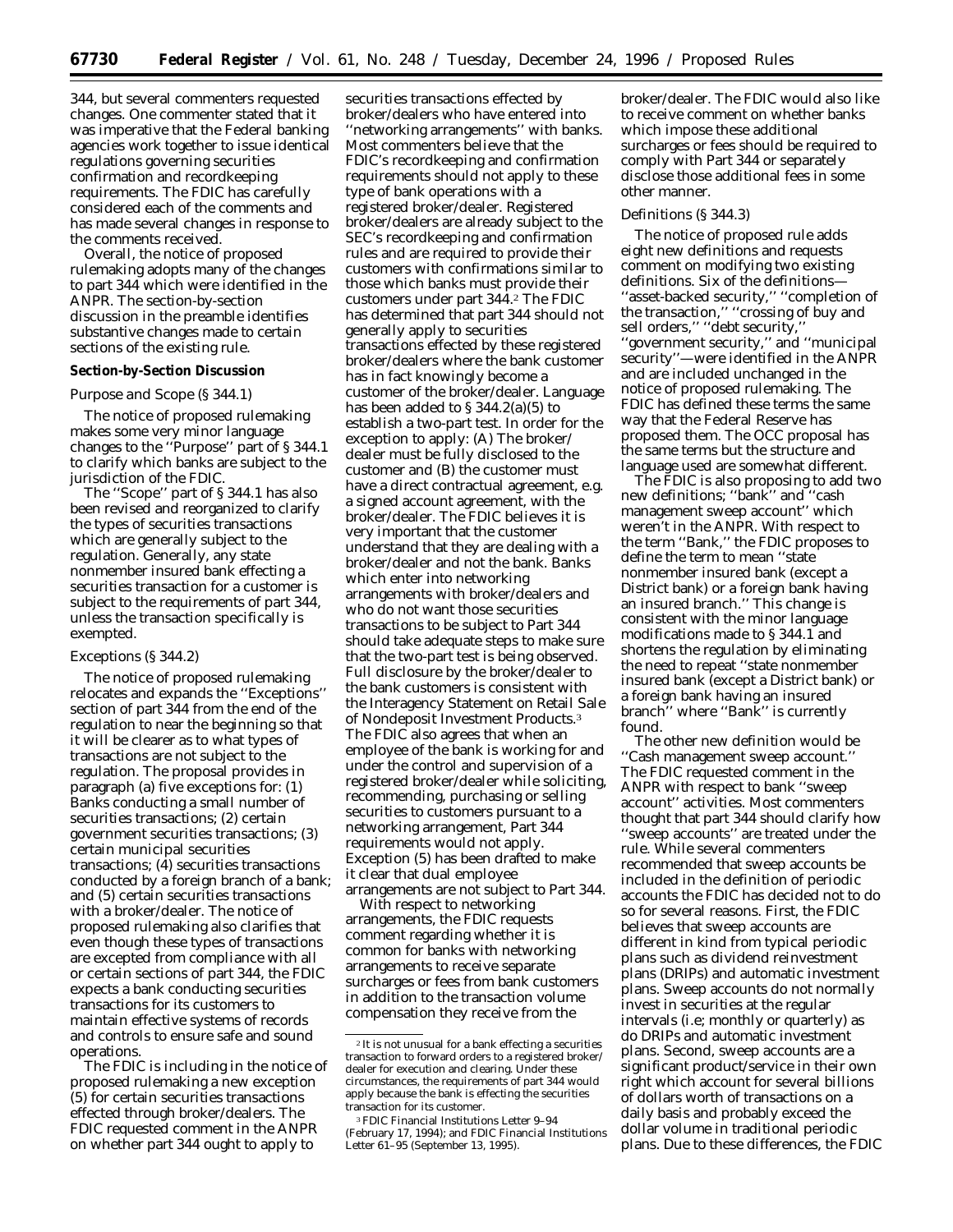believes it is not appropriate to include sweep accounts in the definition of periodic plans. Third, the FDIC believes that bank customers with sweep accounts should receive confirmations more frequently than periodic plan account holders. The FDIC is proposing that banks be required to issue confirmations for sweep accounts at least monthly, if there are securities transactions in the account, and at least quarterly when there are no transactions. Quarterly confirmations are proposed for periodic plans. The FDIC believes it would be confusing if sweep accounts were to be included in the definition of periodic plans and yet be subject to a more frequent confirmation requirement. For these reasons, the FDIC is proposing a separate definition for sweep accounts and requests comment on the adequacy of such definition.

The term ''cash management sweep account'' would cover any prearranged, automatic transfer of funds above a certain dollar level from a deposit account to purchase a security or securities or any prearranged, automatic redemption or sale of a security or securities when a deposit account drops below a certain dollar level with the proceeds being transferred into a deposit account. The term would only cover transactions involving the purchase or sale of securities. The FDIC requests comment on whether it is necessary to provide clarification regarding reporting requirements where monies (interest, dividends, etc.) earned on a security are deposited into a sweep account. The FDIC also requests comment on whether the term ''cash management sweep account'' is appropriate.

The FDIC notes that not all sweep accounts will be treated the same under part 344. First, totally excluded from the coverage of part 344 would be sweep accounts which sweep from a deposit account into another deposit account such as a money market deposit account (MMDA). According to a recently published Federal Reserve study, billions of dollars are being swept from noninterest bearing deposit accounts into MMDAs.4 Since there is no purchase or sale of a security involved in this type of sweep transaction, part 344 would not apply.

While very similar to sweeps into MMDAs, sweep accounts which automatically transfer idle cash from a deposit account into a money market mutual fund would be subject to part

344. Shares of money market mutual funds, or any other interest in an openend investment company, are ''securities'' within the Federal securities laws as well as the definition of ''security'' in part 344. Sweep accounts which automatically purchase or sell shares in money market mutual funds, or any other mutual fund, would therefore be subject to the regulation. As noted above, the FDIC is proposing in § 344.6(d) that banks be required to provide either monthly or quarterly statements to its customers depending upon the frequency of securities transactions. Banks would be required to provide notifications to customers at the end of the month if a purchase or sale of a security has occurred in their cash management sweep account. Banks would be required to provide quarterly statements to cash management sweep account customers at a minimum.

A third common type of sweep account offered by banks involves transferring idle cash into a repurchase agreement on government securities. This type of transaction is clearly within the scope of part 344, since there is a security being purchased or sold.

However, government securities are subject to the Government Securities Act of 1986, 15 U.S.C. 78o–5, and the rulemaking authority of the Bureau of the Public Debt, Department of Treasury. The Treasury Department requires broker/dealers and banks to provide next day confirmations on hold in custody repurchase agreements on government securities. See 17 CFR parts 400 through 405, 449, and 450. We note that banks offering sweep transactions involving repurchase agreements on government securities will be subject to more frequent confirmation requirements than other sweep accounts under part 344.

The FDIC is also requesting comment on modifications to two definitions. The FDIC proposes to modify the existing definition of "customer" to specifically exclude those persons and accounts who enter into written agreements with fully disclosed broker/dealers for securities transactions. This modification, which parallels the proposed exception in § 344.2(a)(5), is intended to make it clear that bank customers who enter into written agreements with fully disclosed broker/ dealers, such as broker/dealers with networking agreements with the bank, are not ''customers'' of the bank for purposes of part 344.

The other proposed modification is to the term ''investment discretion.'' The FDIC proposes to replace the word ''recommendations'' with the word ''decisions.'' The result would be to

narrow the definition of investment discretion to situations in which the bank actually makes investment decisions with respect to a customer's account as opposed to where the bank merely makes recommendations to the customer. This change would conform the FDIC's definition to the OCC and FRB's regulatory language as well as track the definition in the Securities Exchange Act of 1934, as amended. 15 U.S.C. 78c(a)(35). We note that the OCC proposed in December of 1995 a different definition of the term ''investment discretion'' in connection with its Trust Regulations. See 60 FR 66163. The FDIC requests comment on whether an alternate definition should be considered.

### *Recordkeeping (§ 344.4)*

With respect to recordkeeping, the notice of proposed rulemaking makes several non-substantive changes. Section 344.4 (a) remains identical in substance to the existing rule. The FDIC proposes to add headings and paragraphs to make the rule easier to read. A new paragraph (5) has been added to require banks to retain copies of all written notifications which are provided. This is not a new requirement, but is merely a relocation of the recordkeeping requirement which is found in current § 344.4.

The FDIC proposes to make similar changes to the section of the rule regarding record maintenance. A new heading for § 344.4(b), entitled ''Manner of maintenance'' is proposed. Language has been added which attempts to make it clear that banks do not have to maintain their records in any particular form or format, as long as the records are clear, and accurately reflect the information required under § 344.4(a). This provision is intended to give banks flexibility in the maintenance of records required by part 344. The FDIC also recognizes that better and more affordable technology will increase banks' interest in replacing paper files with electronic data bases and filing systems. The FDIC has no objection to a bank using an electronic or automated recordkeeping system. Accordingly, the proposed rule specifically permits the use of electronic or automated records as long as the records are easily retrievable and readily available for inspection and the bank has the capability to reproduce the records in hard copy form. Further, the FDIC proposes to add language which makes it clear that a bank using a third party service provider to maintain the records would meet the rule's recordkeeping requirements.

<sup>4</sup>Senior Financial Officer Survey May 1996, Division of Monetary Affairs, Board of Governors of the Federal Reserve System (August 8, 1996).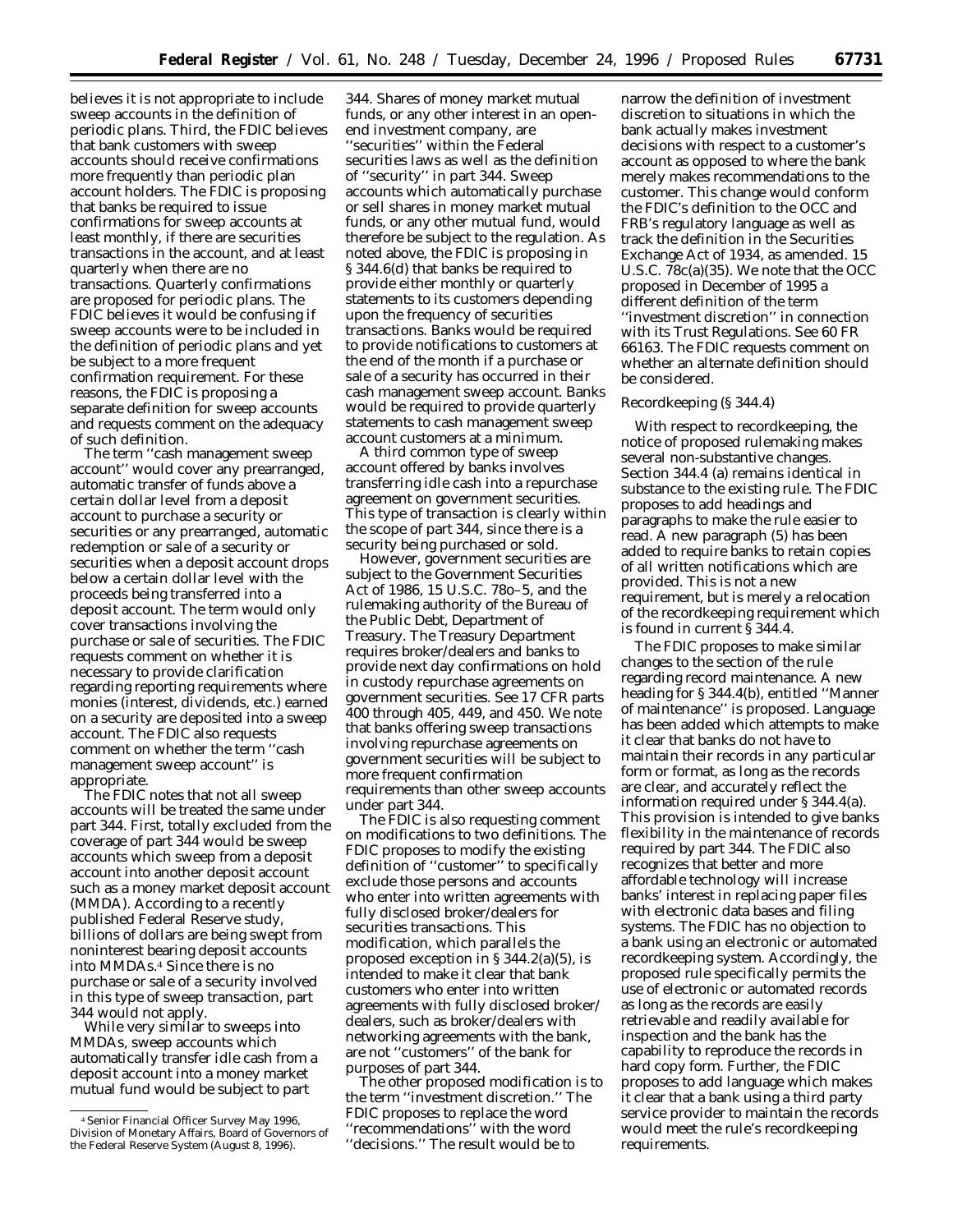### *Content and Time of Customer Notification (§ 344.5)*

The FDIC is proposing to revise existing § 344.4 ''Content and time of customer notification'' in several material respects. The FDIC has added language to the beginning of § 344.5 to make it clear that banks may provide the written confirmations required by mail, facsimile or other electronic means. The SEC recently issued guidance to the broker/dealer community regarding the delivery of confirmations by electronic means. SEC Release No. 33–7288, 61 FR 24644 (May 15, 1996). The FDIC recognizes that banks will want to, and should be permitted to, use new confirmation delivery systems as technology advances. In appropriate situations, a bank may satisfy the ''written'' notification requirement through electronic communications. Where a customer has a facsimile machine, a bank may fulfill its notification delivery requirement by sending the notification by facsimile transmission. Similarly, consistent with SEC guidance a bank may satisfy the notification delivery requirement by other electronic communications when the parties agree to use electronic instead of hard-copy notifications; the parties have the ability to print or download the notification; the recipient affirms or rejects the trade through electronic notification; the system cannot automatically delete the electronic notification; and both parties have the capacity to receive electronic messages. The FDIC will consider granting banks permission to use electronic confirmations in other situations depending upon advances in technology and other regulatory developments.

In proposed  $\S 344.5(a)(1)$  the FDIC has added clarifying language regarding the use of broker/dealer confirmations to satisfy the written notification requirements. There has been some confusion regarding direct mailing of broker/dealer confirmations to bank customers. The FDIC has added language which would make it clear that banks have the option of either (1) having a broker/dealer executing a transaction for the bank to send a confirmation directly to the bank's customer or (2) choosing to forward a copy of the broker/dealer confirmation to the bank customer when it is received. The FDIC believes banks should have the option of directing a broker/dealer to send a confirmation directly to the bank's customer as this will improve bank service by accelerating the delivery of confirmations to its customer. Banks

using this option are ultimately responsible for the timely delivery of confirmations as well as accurate disclosure of all information required therein.

Another significant change in proposed § 344.5(a)(1) is the shortening of the timeframe banks have for forwarding broker/dealer confirmations to customers. Under existing § 344.4, banks are required to forward a broker/ dealer's confirmation within five business days of receipt. With the settlement period being shortened to T+3, see proposed § 344.7, and general improvement in communications, the FDIC believes that shortening the timeframe for banks sending out broker/ dealer confirmations is justified. The proposed rule requires banks to send broker/dealer confirmations within one business day of receipt.

With respect to disclosure of other remuneration, the FDIC is adding clarifying language to proposed § 344.5(a)(2). Even when banks use a broker/dealer confirmation, they must provide a statement regarding the amount of any remuneration the bank will receive from the customer or any other source in connection with the transaction. There are certain exceptions—where there is a written agreement between the bank and the customer, in government and municipal securities transactions where the bank acts as a dealer, and in mutual fund transactions where the customer receives a current prospectus. Proposed paragraph (a)(2) is being revised to make it consistent with the remuneration disclosure requirements found in paragraph (b)(6).

With respect to the content of the written notification issued by a bank, the first seven requirements under the proposed rule are virtually identical to the existing rule.  $\S 344.4(b)(1)-(7)$ . The FDIC has added new language to proposed paragraph (b)(6) regarding the exceptions from the disclosure of remuneration requirement for mutual fund transactions. Banks are not required to provide a statement regarding the source and amount of other remuneration if the bank provides the customer with a current prospectus which discloses all current fees, loads and expenses at or before completion of the transaction. This exception is consistent with current securities industry practice which is based on a 1979 SEC No Action Letter. See Letter to the Investment Company Institute, reprinted in [1979 Transfer Binder] Fed. Sec. L. Rep. (CCH) 82041 (Mar. 19, 1979). The FDIC believes adding this language to the text of the regulation

will provide clearer guidance to banks, their counsel and examiners in this area.

The FDIC is proposing to add five confirmation disclosure requirements for debt security transactions. See proposed  $\S 344.5(b)(8)–(12)$ . Paragraphs (b)(8)–(11) address yield information disclosure, while paragraph (b)(12) requires disclosure that a debt security has not been rated by a nationally recognized statistical rating organization, if that is the case. These requirements are consistent with those of the SEC's confirmation rule, Rule 10b–10. See 17 CFR 240.10b–  $10(a)(2)(i)(D)$ .

## *Notification By Agreement; Alternative Forms and Times of Notification (§ 344.6)*

In addition to the notification requirements in proposed § 344.5, the regulation authorizes alternative forms and times of notification under § 344.6 for certain specific types of accounts. These are: (1) Accounts in which the bank exercises investment discretion in other than an agency capacity; (2) accounts in which the bank exercises investment discretion in an agency capacity; (3) cash management sweep accounts; (4) transactions for a collective investment fund account; and (5) transactions for a periodic plan account. The proposed rule makes very minor changes to the current § 344.5. The proposed rule revises the name of the section and adds headings in an effort to eliminate confusion and enhance readability. The one major change is the addition of a subsection addressing the notification requirements for cash management sweep accounts.

Under proposed § 344.6(a) a bank and its customer can agree, in writing, to a different arrangement as to the time and content of written notification to be received. This provision may be of benefit to both banks and their customers in that it permits bank customers to opt for periodic statements—monthly or quarterly—if they do not desire to receive confirmations within 3 days of the transaction. Banks may benefit by not having to produce as many confirmations for the same account and/ or not having to produce confirmations as quickly. The FDIC would like to receive comment regarding the typical written notification timeframes in standard bank account documents. The FDIC would like to know if bank customers who sign bank account agreements providing for alternate notification arrangements are aware of their right to receive written notifications in as little as 3 days. Comment is specifically requested as to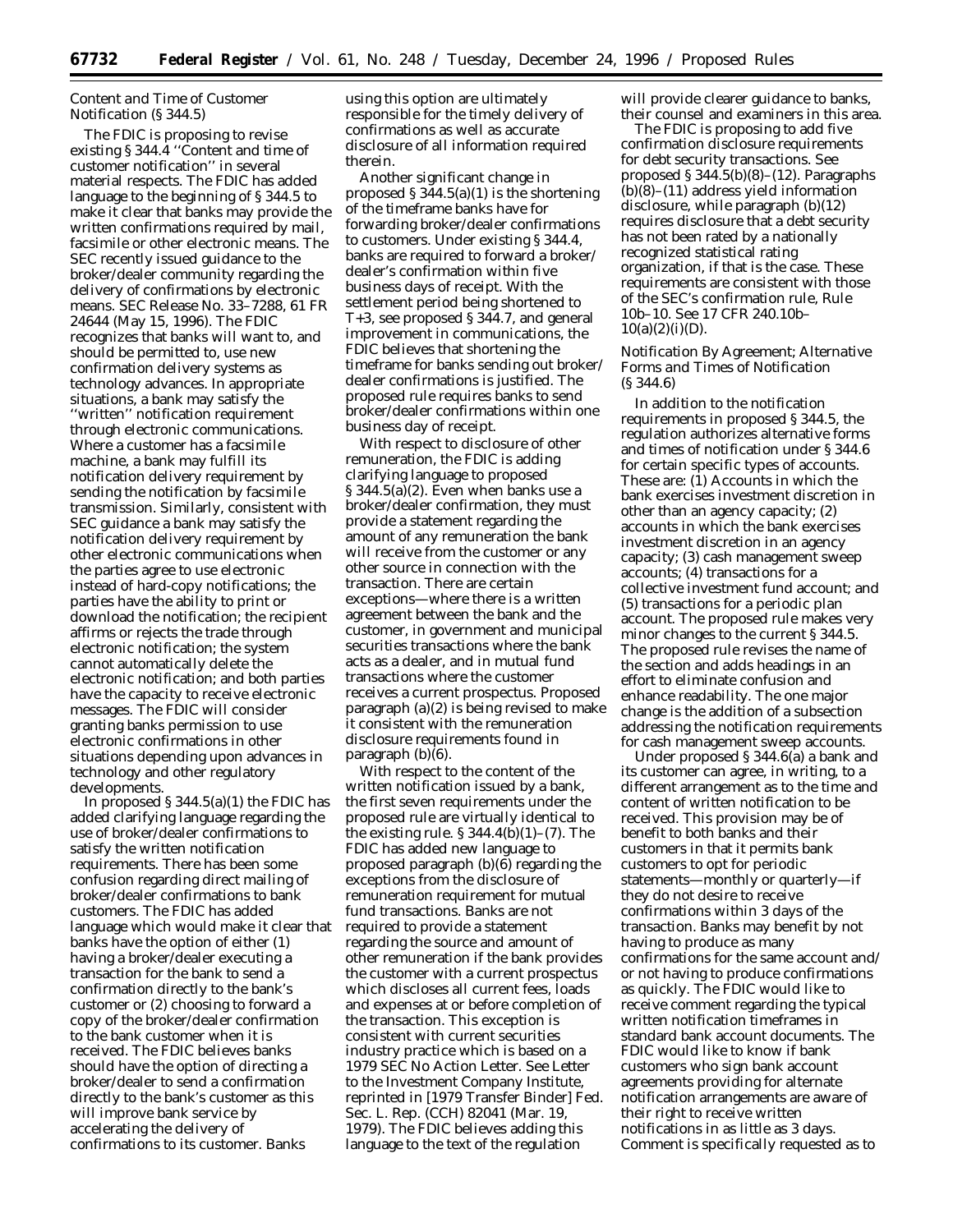whether the FDIC should require banks to provide more disclosure to its customers regarding when they are entitled to receive written notifications. Commenters who support requiring additional disclosures by banks should provide specific examples of the types or forms of disclosure that are, or should be, made.

The FDIC proposes to add a new paragraph (d) to § 344.6 to address the notification requirements for cash management sweep accounts. The FDIC believes that banks offering cash management sweep accounts should provide notification similar to that provided by registered broker/dealers offering similar services. As discussed under § 344.3, the FDIC has proposed a new definition ''cash management sweep accounts''. Section 344.6(d) in the proposed rule provides the timeframe for notification for cash management sweep accounts. The proposed rule clarifies that, with respect to cash management sweep accounts, the time for notification is each month in which a purchase or sale of securities takes place in the customer's account and not less than once every 3 months if there are no securities transactions in the account. Under the SEC's Rule 10b– 10, broker/dealers must provide a confirmation after the end of each monthly period for transactions in money market mutual funds. See 17 CFR 240.10b–10(b)(2).

As discussed above, § 344.6(d) does not control the notification requirements for cash management sweep accounts which sweep idle funds into repurchase agreements on government securities. Confirmation requirements for sweeps into repurchase agreements on government securities are subject to the Government Securities Act of 1986 and the Treasury Department regulations thereunder. The Treasury Department regulations normally require next day confirmations on sweeps into hold in custody repurchase agreements on government securities.

Under proposed § 344.6(f) the FDIC is proposing to revise the time frame for providing confirmations for periodic plan accounts. The FDIC proposes to loosen the confirmation requirements for periodic plans from ''as soon as possible'' to ''not less than once every three months''. The FDIC believes that this timeframe is consistent with current industry practice and the SEC's notification requirements. This timeframe also will serve to reduce unnecessary regulatory burden.

# *Settlement of Securities Transactions (§ 344.7)*

The FDIC's ANPR requested comment on the need for, and effect of, adopting the T+3 securities settlement requirement for banks. The FDIC was considering whether part 344 should adopt a provision which tracks the SEC's securities settlement rule or whether part 344 should merely cross reference the SEC's rule. We note that the FRB's proposal would have required banks to comply with the standard settlement cycle observed by the United States securities industry.5 While the cross referencing of the SEC's settlement rule would provide uniformity with the securities industry and avoid the time consuming task of the FDIC amending part 344 when the SEC makes material changes to their rule, the rule would not be clear on its face as to the settlement requirements expected of banks. In addition, cross referencing would require many small banks to have access to the SEC's rules and be aware of current SEC interpretations of such rules. The notice of proposed rulemaking sets forth a new section, § 344.7, with a T+3 settlement rule which tracks the SEC's settlement rule.<sup>6</sup>

# *Securities Trading Policies and Procedures (§ 344.8)*

In the notice of proposed rulemaking the FDIC proposes to split the existing § 344.6 ''Securities trading policies and procedures'' in two, separating the trading policies and procedures from the bank personnel securities trading reporting requirements. New § 344.8 would retain virtually unchanged paragraphs (a), (b) and (c) of the existing § 344.6 addressing orders and execution of trades, the equitable allocation of securities and prices for accounts and the crossing of buy and sell orders. The one substantive change to be found in the proposal addresses the separation of order and execution functions from the traditional back office clearing functions. See proposed § 344.8(a)(2). The FRB proposal raised this issue and the FDIC believes, based on the recent highly publicized cases involving a lack of internal controls for securities and commodities trading, that such a

provision is appropriate. The proposed rulemaking adds a new provision which would require banks to adopt written policies and procedures with separate supervisory procedures and reporting lines for back office functions.

### *Personal Securities Trading Reporting by Directors, Officers and Employees (§ 344.9)*

The FDIC proposes to create a new § 344.9 addressing personal securities trading reporting by bank personnel. The FDIC believes that a separate section is warranted. The FDIC proposes to relocate the substance of paragraph (d) of existing § 344.6 to new § 344.9. In addition, the FDIC is proposing to add two new paragraphs: one which requires certain bank directors to report personal securities trading and the other which identifies an alternate report which bank personnel subject to the reporting requirement can use. New headings have been added to identify more clearly the requirements of the section.

There are two substantive changes proposed to new § 344.9. The first substantive change proposed is to expand the scope of the regulation to cover certain bank directors. The existing regulation only applies to bank officers and employees even though bank directors may be involved in making investment recommendations or decisions for customer accounts. The proposed paragraph (b) would require those bank directors who are (1) involved in making investment recommendations or decisions for customer accounts or (2) participate in the determination of such recommendations or decisions to provide the same quarterly reports on personal securities trading which bank officers and employees are required to provide. As a point of clarification, individuals who are both officers and directors of a bank are subject to the provisions and reporting requirement of paragraph (a).

This proposed reporting requirement would not apply to all bank directors, nor would it necessarily require reporting by all the bank directors who serve on the bank's investment or trust committee. For example, the proposed reporting requirement would not apply to directors who, through their position on the trust or investment committee, approve or become aware of the trust department's general asset allocation recommendations or those directors who approve of or who know that the bank is recommending specific industries, sectors or foreign markets. Directors who receive monthly or quarterly reports detailing past trading activity in specific securities for

 $^{\rm 5}$  The text of the FRB's proposal is as follows: *''Settlement of securities transactions.* All contracts for the purchase or sale of a security shall provide for completion of the transaction within the number of business days in the standard settlement cycle for the security followed by registered broker/dealers in the United States unless otherwise agreed to by the parties at the time of the transaction.'' See 60 FR 66764.

<sup>6</sup>See Securities Exchange Act of 1934 Rule 15c6– 1, 17 CFR 240.15c6–1; 58 FR 52891 (Oct. 13, 1993); 60 FR 26604 (May 17, 1995) (amendments to the rule).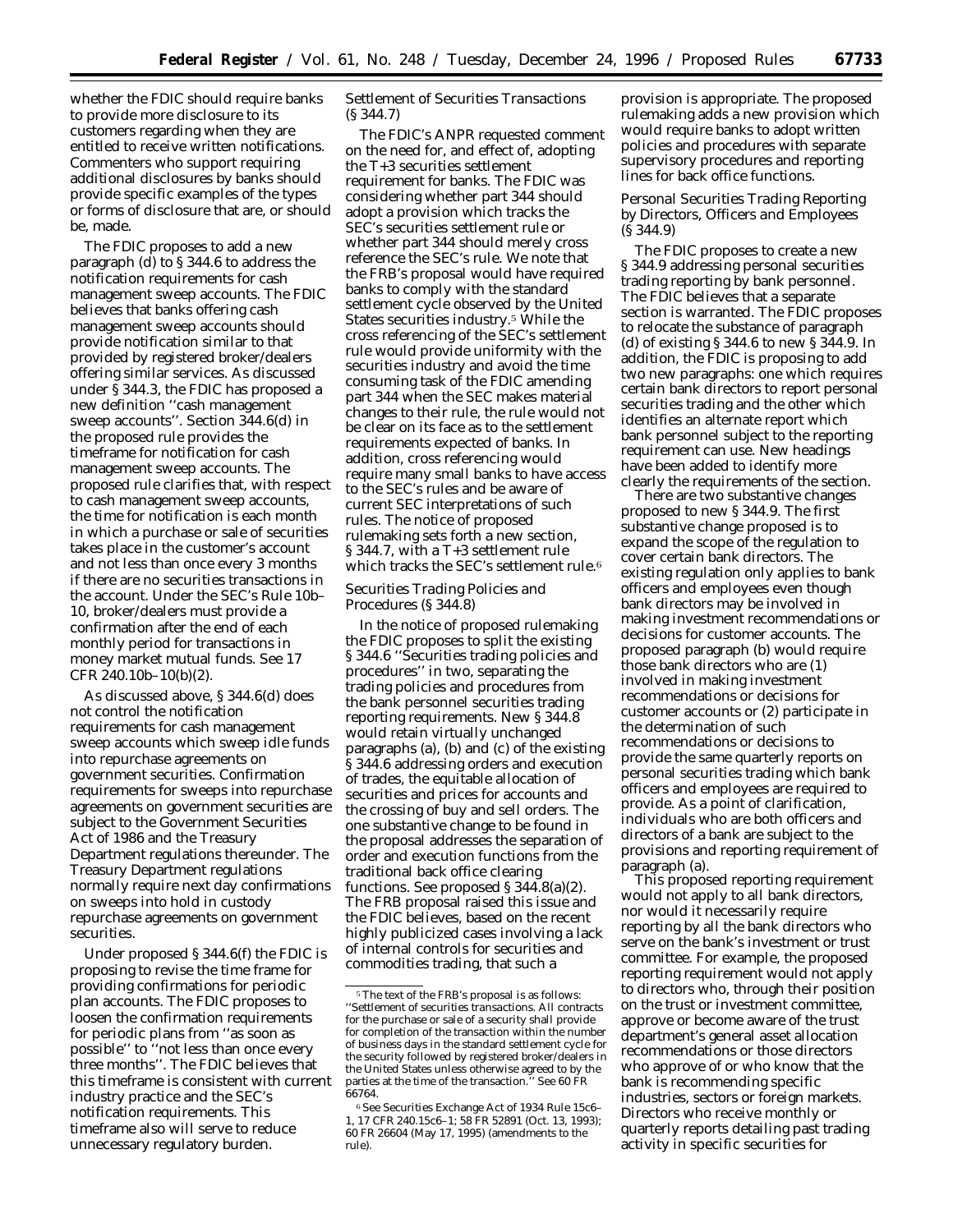customer accounts wouldn't be subject to the proposed reporting requirement because such information would not provide such directors with any advantage for personal trading. For this reason the FDIC has left out the provision requiring officers or employees who, in connection with their duties, obtain information concerning which securities are being purchased, sold or recommended. The FDIC requests comment regarding whether this provision should be included in new paragraph (b).

The proposed reporting requirement in new paragraph (b) would apply, however, to those directors who actively participate in making decisions or recommendations with respect to the purchase or sale of specific securities (both debt and equity) for customer accounts prior to transactions taking place. Directors who have such information could possibly use such information to trade for their own gain. The FDIC would like to remind bank directors, officers and employees that the use of such information for personal trading is illegal and could result in significant criminal and regulatory actions against the individual as well as the bank.

The second substantive change identifies an alternate report for personal securities trading. The proposed § 344.9(a) and (b) continue to provide that personal securities trading reports must be filed with the bank within 10 business days  $\frac{7}{1}$  of the end of the calendar quarter. New paragraph (d) clarifies that a bank director, officer or employee may fulfill the reporting requirement under proposed § 344.9 (a) or (b) by providing a copy of the report required under SEC Rule 17j–1. If a bank acts as an investment adviser to an investment company registered under the Investment Company Act of 1940, the bank's directors, officers and employees—as ''access persons'' would be required to comply with and file a personal securities trading report with the bank. Proposed paragraph (d) makes it clear that the Rule 17j–1 report, which is more detailed than the report required under § 344.9, will be accepted by the FDIC in lieu of filing the § 344.9 report. This proposed change is consistent with the OCC's interpretative position published as part of their final rule.

### *Waivers (§ 344.10)*

The notice of proposed rulemaking restates the FDIC's existing waiver provision found in existing § 344.8.

### **Paperwork Reduction Act**

The collections of information contained in this notice of proposed rulemaking have been submitted to the Office of Management and Budget for review in accordance with the Paperwork Reduction Act of 1995 (44 U.S.C. 3507(d)). Comments on the collections of information should be sent to the Office of Management and Budget, Paperwork Reduction Project (3064–0028), Washington DC 20503, with copies of such comments to be sent to Steven F. Hanft, Office of the Executive Secretary, Room F–454, Federal Deposit Insurance Corporation, 550 17th Street, N.W., Washington, DC 20429.

The collection of information requirements in this proposed rule are found in 12 CFR §§ 344.2(b), 344.4(a), 344.5(a) and (b), 344.8, and 344.9. The collections consist of recordkeeping requirements, §§ 344.2(b) and 344.4(a); the provision of written confirmations, §§ 344.5 (a) and (b) and 344.6; the establishment of written policies and procedures for placing orders and executing trades as well as back office functions, § 344.8; the reporting of personal securities trading by certain bank directors, officers and employees, § 344.9.

The likely respondents/recordkeepers are state nonmember insured banks.

*Estimated average annual burden hours per respondent/recordkeeper:* 19.43 hours.

*Estimated number of respondents and/or recordkeepers:* 5,663 state nonmember insured banks.

*Estimated total annual reporting and recordkeeping burden:* 109,818 hours.

*Start-up costs to respondents:* None. Records under this part are to be

maintained for at least three years.

# **Regulatory Flexibility Act**

Pursuant to section 605(b) of the Regulatory Flexibility Act (RFA) (5 U.S.C. 605(b)), the initial regulatory flexibility analysis otherwise required under section 603 of the RFA (5 U.S.C. 603) is not required if the head of the agency certifies that the rule will not have a significant economic impact on a substantial number of small entities and the agency publishes such certification and a succinct statement explaining the reasons for such certification in the **Federal Register** along with its general notice of proposed rulemaking.

The FDIC hereby certifies that the proposal will not have a significant economic impact on a substantial number of small entities. The proposal should result in a net benefit to all banks regardless of size due to the streamlining and clarifications provided in the proposed rule, but the economic impact on small banks will not be significant. Most banks with total assets of under \$100 million will not engage in securities activities in a manner covered by this regulation. Rather, a small bank typically will use either a registered broker/dealer who has rented space on the bank's premises in what is commonly referred to as a ''networking arrangement'' or an ''introducing broker'' who will refer a customer to a dealer that can effect the desired transaction, both of which situations are outside the scope of part 344, as proposed.

**List of Subjects in 12 CFR Part 344**

Banks, Banking, Reporting and recordkeeping requirements, Securities.

#### **Authority and Issuance**

For the reasons set out in the preamble, the FDIC proposes to revise Part 344 of title 12 of the Code of Federal Regulations to read as follows:

### **PART 344—RECORDKEEPING AND CONFIRMATION REQUIREMENTS FOR SECURITIES TRANSACTIONS**

- Sec.<br>344.1 344.1 Purpose and scope.<br>344.2 Exceptions.
- Exceptions.
- 344.3 Definitions.
- 344.4 Recordkeeping.
- 344.5 Content and time of notification.<br>344.6 Notification by agreement; altern
- Notification by agreement; alternative
- forms and times of notification.<br>344.7 Settlement of securities trans Settlement of securities transactions.
- 344.8 Securities trading policies and procedures.
- 344.9 Personal securities trading reporting by bank directors, officers and
- employees. 344.10 Waivers.

**Authority:** 12 U.S.C. 1817, 1818 and 1819.

#### **§ 344.1 Purpose and scope.**

(a) *Purpose*. The purpose of this part is to ensure that purchasers of securities in transactions effected by a state nonmember insured bank (except a District bank) or a foreign bank having an insured branch are provided adequate information regarding transactions. This part is also designed to ensure that banks subject to this part maintain adequate records and controls with respect to the securities transactions they effect.

(b) *Scope*; *General*. Any security transaction effected for a customer by a bank is subject to this part unless

<sup>7</sup>The FDIC has added the word ''business'' to the regulation to make it clear that the personal securities trading reports must be filed within 10 business, as opposed to calendar, days after the end of the calendar quarter. This is consistent with past interpretations and merely serves to clarify existing regulatory practice.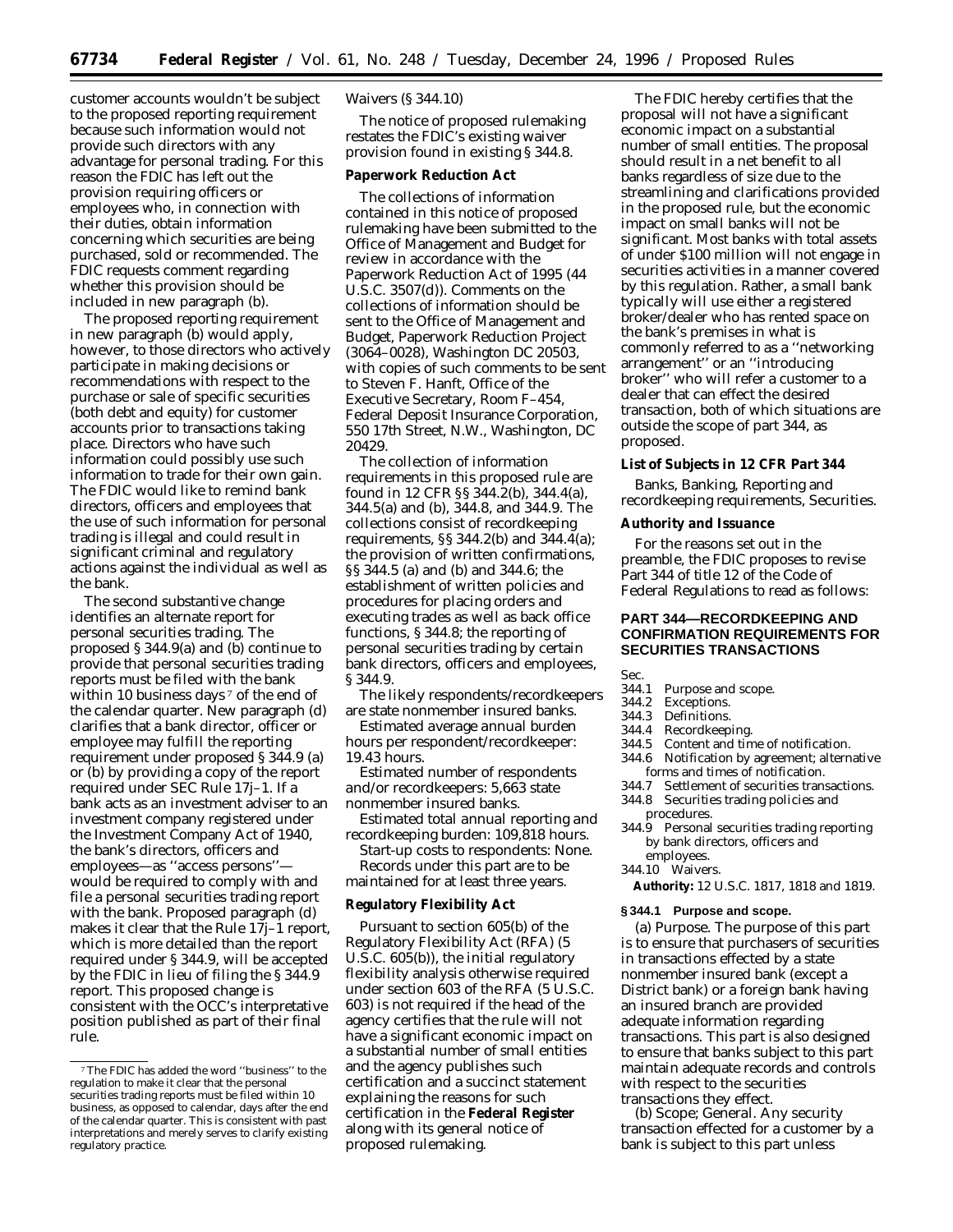excepted by § 344.2. A bank effecting transactions in government securities is subject to the notification, recordkeeping, and policies and procedures requirements of this part. This part also applies to municipal securities transactions by a bank that is not registered as a ''municipal securities dealer'' with the Securities and Exchange Commission. See 15 U.S.C. 78c(a)(30) and 78o–4.

# **§ 344.2 Exceptions.**

(a) A bank effecting securities transactions for customers is not subject to all or part of this part 344 to the extent that they qualify for one or more of the following exceptions:

(1) *Small number of transactions*. The requirements of §§ 344.4(a) (2) through (4) and 344.8(a) (1) through (3) do not apply to a bank effecting an average of fewer than 200 securities transactions per year for customers over the prior three calendar year period. The calculation of this average does not include transactions in government securities.

(2) *Government securities*. The recordkeeping requirements of § 344.4 do not apply to banks effecting fewer than 500 government securities brokerage transactions per year. This exemption does not apply to government securities dealer transactions by banks.

(3) *Municipal securities*. This part does not apply to transactions in municipal securities effected by a bank registered with the Securities and Exchange Commission as a ''municipal securities dealer'' as defined in title 15 U.S.C. 78c(a)(30). See 15 U.S.C. 78o–4.

(4) *Foreign branches*. Activities of foreign branches of a bank shall not be subject to the requirements of this part.

(5) *Transactions effected by registered broker/dealers*. (i) This part does not apply to securities transactions effected for a bank customer by a registered broker/dealer if:

(A) The broker/dealer is fully disclosed to the bank customer; and

(B) The bank customer has a direct contractual agreement with the broker/ dealer.

(ii) This exemption extends to bank arrangements with broker/dealers which involve bank employees when acting as employees of, and subject to the supervision of, the registered broker/ dealer when soliciting, recommending, or effecting securities transactions.

(b) *Safe and sound operations*. Notwithstanding this section, every bank effecting securities transactions for customers shall maintain, directly or indirectly, effective systems of records and controls regarding their customer

securities transactions to ensure safe and sound operations. The records and systems maintained must clearly and accurately reflect the information required under this part and provide an adequate basis for an audit.

### **§ 344.3 Definitions.**

(a) *Asset-backed security* means a security that is serviced primarily by the cash flows of a discrete pool of receivables or other financial assets, either fixed or revolving, that by their terms convert into cash within a finite time period plus any rights or other assets designed to assure the servicing or timely distribution of proceeds to the security holders.

(b) *Bank* means a state nonmember insured bank (except a District bank) or a foreign bank having an insured branch.

(c) *Cash management sweep account* means a prearranged, automatic transfer of funds above a certain dollar level from a deposit account to purchase a security or securities, or any prearranged, automatic redemption or sale of a security or securities when a deposit account drops below a certain level with the proceeds being transferred into a deposit account.

(d) *Collective investment fund* means funds held by a bank as fiduciary and, consistent with local law, invested collectively:

(1) In a common trust fund maintained by such bank exclusively for the collective investment and reinvestment of monies contributed thereto by the bank in its capacity as trustee, executor, administrator, guardian, or custodian under the Uniform Gifts to Minors Act; or

(2) In a fund consisting solely of assets of retirement, pension, profit sharing, stock bonus or similar trusts which are exempt from Federal income taxation under the Internal Revenue Code (Title 26 of the United States Code)

(e) *Completion of the transaction* means:

(1) For purchase transactions, the time when the customer pays the bank any part of the purchase price (or the time when the bank makes the book-entry for any part of the purchase price, if applicable), however, if the customer pays for the security prior to the time payment is requested or becomes due, then the transaction shall be completed when the bank transfers the security into the account of the customer; and

(2) For sale transactions, the time when the bank transfers the security out of the account of the customer or, if the security is not in the bank's custody, then the time when the security is

delivered to the bank, however, if the customer delivers the security to the bank prior to the time delivery is requested or becomes due then the transaction shall be completed when the bank makes payment into the account of the customer.

(f) *Crossing of buy and sell orders* means a security transaction in which the same bank acts as agent for both the buyer and the seller.

(g) *Customer* means any person or account, including any agency, trust, estate, guardianship, or other fiduciary account for which a bank makes or participates in making the purchase or sale of securities, but does not include a person or account having a direct, contractual agreement with a fully disclosed broker/dealer, broker, dealer, dealer bank or issuer of the securities that are the subject of the transaction.

(h) *Debt security* means any security, such as a bond, debenture, note, or any other similar instrument that evidences a liability of the issuer (including any security of this type that is convertible into stock or a similar security) and fractional or participation interests in one or more of any of the foregoing; provided, however, that securities issued by an investment company registered under the Investment Company Act of 1940, 15 U.S.C. 80a–1 et seq., shall not be included in this definition.

(i) *Government security* means:

(1) A security that is a direct obligation of, or obligation guaranteed as to principal and interest by, the United States;

(2) A security that is issued or guaranteed by a corporation in which the United States has a direct or indirect interest and which is designated by the Secretary of the Treasury for exemption as necessary or appropriate in the public interest or for the protection of investors;

(3) A security issued or guaranteed as to principal and interest by any corporation whose securities are designated, by statute specifically naming the corporation, to constitute exempt securities within the meaning of the laws administered by the Securities and Exchange Commission; or

(4) Any put, call, straddle, option, or privilege on a security described in paragraph  $(i)$   $(1)$ ,  $(2)$ , or  $(3)$  of this section other than a put, call, straddle, option, or privilege that is traded on one or more national securities exchanges, or for which quotations are disseminated through an automated quotation system operated by a registered securities association.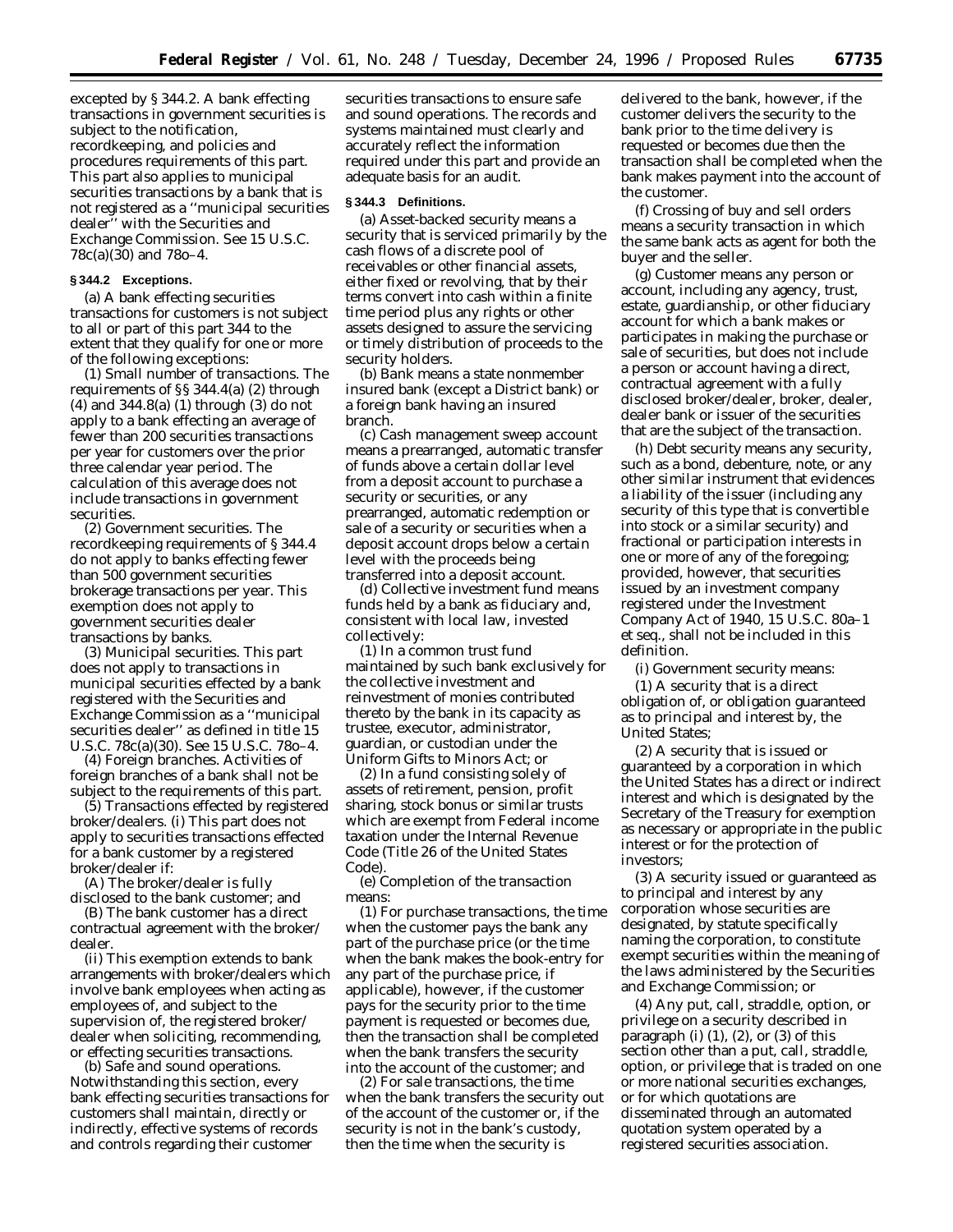(j) *Investment discretion* means that, with respect to an account, a bank directly or indirectly:

(1) Is authorized to determine what securities or other property shall be purchased or sold by or for the account; or

(2) Makes decisions as to what securities or other property shall be purchased or sold by or for the account even though some other person may have responsibility for these investment decisions.

(k) *Municipal security* means a security which is a direct obligation of, or an obligation guaranteed as to principal or interest by, a State or any political subdivision, or any agency or instrumentality of a State or any political subdivision, or any municipal corporate instrumentality of one or more States or any security which is an industrial development bond (as defined in section 103(c)(2) of the Internal Revenue Code of 1954) the interest on which is excludable from gross income under section 103(a)(1) of such Code if, by reason of the application of paragraph (4) or (6) of section 103(c) of such Code (determined as if paragraphs  $(4)(A)$ ,  $(5)$  and  $(7)$  were not included in such section 103(c), paragraph (1) of such section 103(c) does not apply to such security.

(l) *Periodic plan* means any written authorization for a bank acting as agent to purchase or sell for a customer a specific security or securities, in a specific amount (calculated in security units or dollars) or to the extent of dividends and funds available, at specific time intervals, and setting forth the commission or charges to be paid by the customer or the manner of calculating them. Periodic plans include dividend reinvestment plans, automatic investment plans, and employee stock purchase plans.

(m) *Security* means any interest or instrument commonly known as a security, whether in the nature of debt or equity, including any stock, bond, note, debenture, evidence of indebtness or any participation in or right to subscribe to or purchase any of the foregoing. The term security does not include:

(1) A deposit or share account in a federally or state insured depository institution;

(2) A loan participation;

(3) A letter of credit or other form of bank indebtness incurred in the ordinary course of business;

(4) Currency;

(5) Any note, draft, bill of exchange, or bankers acceptance which has a maturity at the time of issuance of not exceeding nine months, exclusive of

days of grace, or any renewal thereof the maturity of which is likewise limited; (6) Units of a collective investment fund;

(7) Interests in a variable amount (master) note of a borrower of prime credit; or

(8) U.S. Savings Bonds.

#### **§ 344.4 Recordkeeping.**

(a) *General rule.* A bank effecting securities transactions for customers shall maintain the following records for at least three years:

(1) *Chronological records.* An itemized daily record of each purchase and sale of securities maintained in chronological order, and including:

(i) Account or customer name for which each transaction was effected;

(ii) Description of the securities;

(iii) Unit and aggregate purchase or sale price;

(iv) Trade date; and

(v) Name or other designation of the broker/dealer or other person from whom the securities were purchased or to whom the securities were sold;

(2) *Account records.* Account records for each customer, reflecting:

(i) Purchases and sales of securities; (ii) Receipts and deliveries of securities;

(iii) Receipts and disbursements of cash; and

(iv) Other debits and credits pertaining to transactions in securities;

(3) A separate memorandum (order ticket) of each order to purchase or sell securities (whether executed or cancelled), which shall include:

(i) The accounts for which the transaction was effected;

(ii) Whether the transaction was a market order, limit order, or subject to special instructions;

(iii) The time the order was received by the trader or other bank employee responsible for effecting the transaction;

(iv) The time the order was placed with the broker/dealer, or if there was no broker/dealer, time the order was executed or cancelled;

(v) The price at which the order was executed; and

(vi) The broker/dealer utilized;

(4) *Record of broker/dealers.* A record of all broker/dealers selected by the bank to effect securities transactions and the amount of commissions paid or allocated to each broker during the calendar year; and

(5) *Notifications.* A copy of the written notification required by §§ 344.5 and 344.6.

(b) *Manner of maintenance.* Records may be maintained in whatever manner, form or format a bank deems appropriate, provided however, the

records required by this section must clearly and accurately reflect the information required and provide an adequate basis for the audit of the information. Records may be maintained in hard copy, automated or electronic form provided the records are easily retrievable, readily available for inspection, and capable of being reproduced in a hard copy. A bank may contract with third party service providers, including broker/dealers, to maintain records required under this part.

#### **§ 344.5 Content and time of notification.**

Every bank effecting a securities transaction for a customer shall give, send or have sent, by mail, facsimile or other means of electronic transmission, to the customer at or before completion of the transaction one of the types of written notification identified below:

(a) *Broker/dealer's confirmations.* (1) A copy of the confirmation of a broker/ dealer relating to the securities transaction. A bank may either have the broker/dealer send the confirmation directly to the bank's customer or send a copy of the broker/dealer's confirmation to the customer upon receipt of the confirmation by the bank. If a bank chooses to send a copy of the broker/dealer's confirmation, it must be sent within one business day from the bank's receipt of the broker/dealer's confirmation; and

(2) If the bank is to receive remuneration from the customer or any other source in connection with the transaction, a statement of the source and amount of any remuneration to be received if such would be required under paragraph (b)(6) of this section; or

(b) *Written notification.* A written notification disclosing:

(1) Name of the bank;

(2) Name of the customer;

(3) Whether the bank is acting as agent for such customer, as agent for both such customer and some other person, as principal for its own account, or in any other capacity;

(4) The date and time of execution, or the fact that the time of execution will be furnished within a reasonable time upon written request of the customer, and the identity, price, and number of shares or units (or principal amount in the case of debt securities) of the security purchased or sold by the customer;

(5) The amount of any remuneration received or to be received, directly or indirectly, by any broker/dealer from such customer in connection with the transaction;

(6)(i) The amount of any remuneration received or to be received by the bank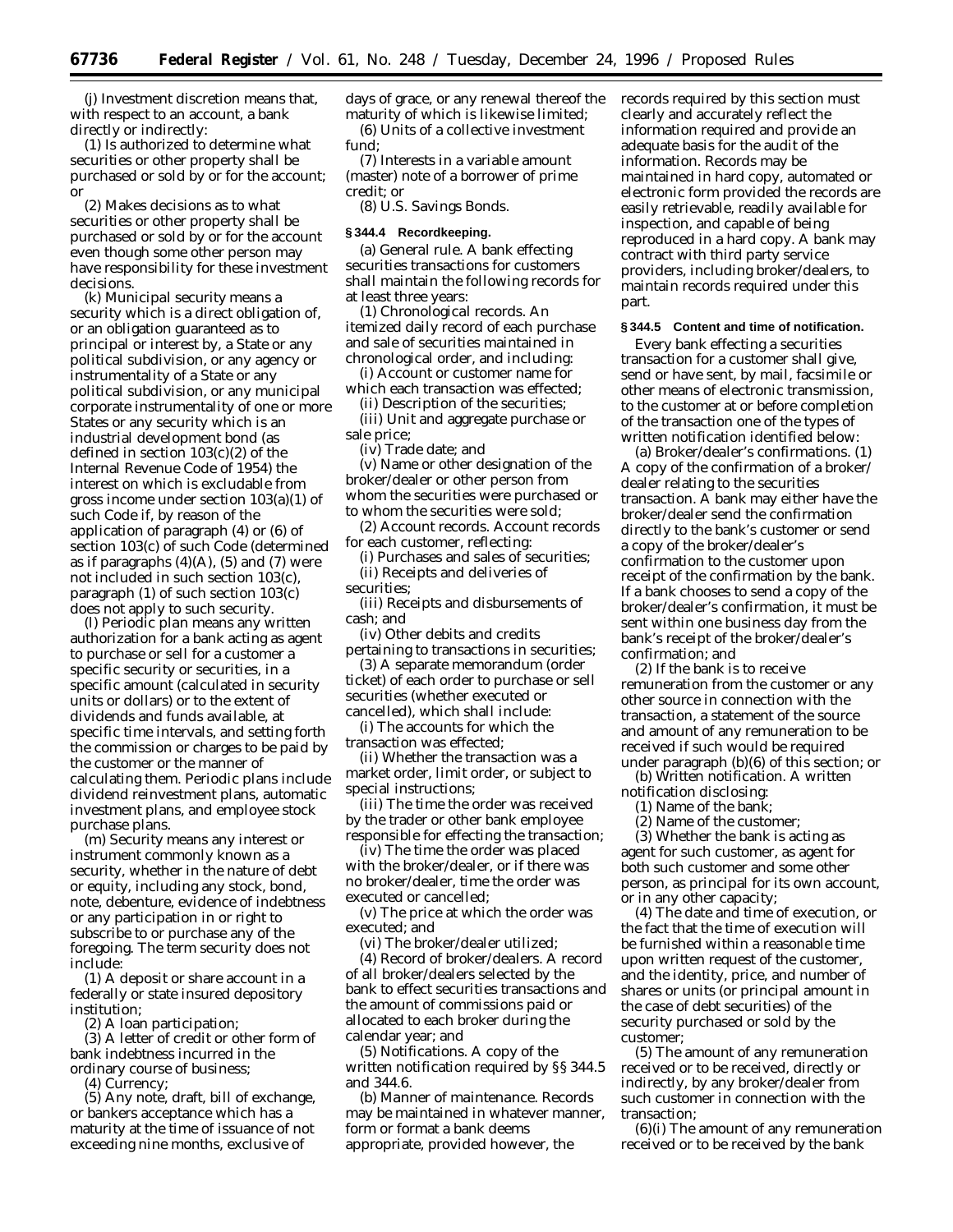from the customer, and the source and amount of any other remuneration received or to be received by the bank in connection with the transaction, unless:

(A) Remuneration is determined pursuant to a prior written agreement between the bank and the customer; or

(B) In the case of government securities and municipal securities, the bank received the remuneration in other than an agency transaction; or

(C) In the case of open end investment company securities, the bank has provided the customer with a current prospectus which discloses all current fees, loads and expenses at or before completion of the transaction;

(ii) If the bank elects not to disclose the source and amount of remuneration it has or will receive from a party other than the customer pursuant to paragraph  $(b)(6)(i)$   $(A)$ ,  $(B)$ , or  $(C)$  of this section, the written notification must disclose whether the bank has received or will receive remuneration from a party other than the customer, and that the bank will furnish within a reasonable time the source and amount of this remuneration upon written request of the customer. This election is not available, however, if, with respect to a purchase, the bank was participating in a distribution of that security; or, with respect to a sale, the bank was participating in a tender offer for that security;

(7) Name of the broker/dealer utilized; or where there is no broker/dealer, the name of the person from whom the security was purchased or to whom the security was sold, or a statement that the bank will furnish this information within a reasonable time upon written request;

(8) In the case of a transaction in a debt security subject to redemption before maturity, a statement to the effect that the debt security may be redeemed in whole or in part before maturity, that the redemption could affect the yield represented and that additional information is available upon request;

(9) In the case of a transaction in a debt security effected exclusively on the basis of a dollar price:

(i) The dollar price at which the transaction was effected; and

(ii) The yield to maturity calculated from the dollar price, provided however, that this shall not apply to a transaction in a debt security that either has a maturity date that may be extended by the issuer thereof, with a variable interest payable thereon, or is an asset-backed security that represents an interest in or is secured by a pool of receivables or other financial assets that are subject continuously to prepayment;

(10) In the case of a transaction in a debt security effected on the basis of yield:

(i) The yield at which the transaction was effected, including the percentage amount and its characterization (e.g., current yield, yield to maturity, or yield to call) and if effected at yield to call, the type of call, the call date and call price; and

(ii) The dollar price calculated from the yield at which the transaction was effected; and

(iii) If effected on a basis other than yield to maturity and the yield to maturity is lower than the represented yield, the yield to maturity as well as the represented yield; provided however, that this paragraph (b)(10) shall not apply to a transaction in a debt security that either has a maturity date that may be extended by the issuer with a variable interest rate payable thereon, or is an asset-backed security that represents an interest in or is secured by a pool of receivables or other financial assets that are subject continuously to prepayment;

 $(11)$  In the case of a transaction in a debt security that is an asset-backed security, which represents an interest in or is secured by a pool of receivables or other financial assets that are subject continuously to prepayment, a statement indicating that the actual yield of the asset-backed security may vary according to the rate at which the underlying receivables or other financial assets are prepaid and a statement of the fact that information concerning the factors that affect yield (including at a minimum estimated yield, weighted average life, and the prepayment assumptions underlying yield) will be furnished upon written request of the customer; and

(12) In the case of a transaction in a debt security, other than a government security, that the security is unrated by a nationally recognized statistical rating organization, if that is the case.

#### **§ 344.6 Notification by agreement; alternative forms and times of notification.**

A bank may elect to use the following alternative notification procedures if the transaction is effected for:

(a) *Notification by agreement.* Accounts (except periodic plans) where the bank does not exercise investment discretion and the bank and the customer agree in writing to a different arrangement as to the time and content of the written notification; provided however, that such agreement makes clear the customer's right to receive the written notification pursuant to § 344.5 (a) or (b) at no additional cost to the customer.

(b) *Trust accounts.* Accounts (except collective investment funds) where the bank exercises investment discretion in other than in an agency capacity, in which instance the bank shall, upon request of the person having the power to terminate the account or, if there is no such person, upon the request of any person holding a vested beneficial interest in such account, give or send to such person the written notification within a reasonable time. The bank may charge such person a reasonable fee for providing this information.

(c) *Agency accounts.* Accounts where the bank exercises investment discretion in an agency capacity, in which instance:

(1) The bank shall give or send to each customer not less frequently than once every three months an itemized statement which shall specify the funds and securities in the custody or possession of the bank at the end of such period and all debits, credits and transactions in the customer's accounts during such period; and

(2) If requested by the customer, the bank shall give or send to each customer within a reasonable time the written notification described in § 344.5. The bank may charge a reasonable fee for providing the information described in § 344.5.

(d) *Cash management sweep accounts.* A bank effecting a securities transaction for a cash management sweep account shall give or send its customer a written notification as described in § 344.5 for each month in which a purchase or sale of a security takes place in the account and not less than once every three months if there are no securities transactions in the account.

(e) *Collective investment fund accounts.* The bank shall at least annually furnish to the customer a copy of a financial report of the fund, or provide notice that a copy of such report is available and will be furnished upon request to each person to whom a regular periodic accounting would ordinarily be rendered with respect to each participating account. This report shall be based upon an audit made by independent public accountants or internal auditors responsible only to the board of directors of the bank.

(f) *Periodic plan accounts.* The bank shall give or send to the customer not less than once every three months a written statement showing:

(1) The funds and securities in the custody or possession of the bank;

(2) All service charges and commissions paid by the customer in connection with the transaction; and